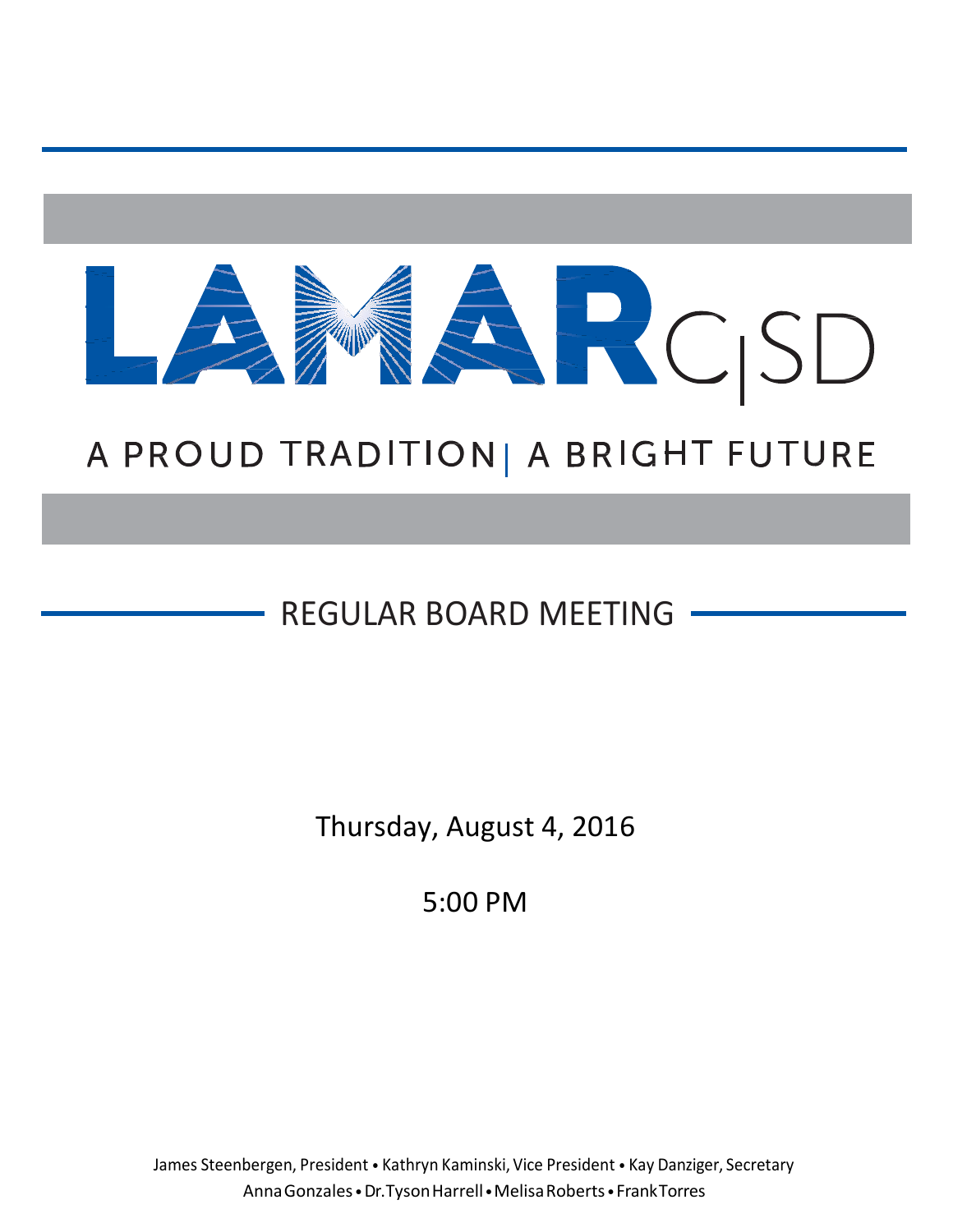#### **LAMAR CISD BOARD OF TRUSTEES SPECIAL BOARD MEETING BRAZOS CROSSING ADMINISTRATION BUILDING** 3911 AVENUE I, ROSENBERG, TEXAS **AUGUST 4, 2016** 5:00 PM

#### **AGENDA**

- 1. Call to order and establishment of a quorum
- 2. Opening of meeting
- 3. Audience to patrons
- **4. ACTION ITEMS:**

#### A. Goal: Planning

- 1. Budget Update
	- a. 2016-2017 Budget Update
	- b. Consider approval of date for public meeting to discuss budget and proposed tax rate
	- c. Consider approval of proposed tax rate that will be published in the notice for the public meeting

#### **5. CLOSED SESSION**

- A. Adjournment to closed session pursuant to Texas Government Code Sections 551.071, 551.072, 551.074, and 551.082, the Open Meetings Act, for the following purposes: (Time and the control of the control of the control of the control of the control of the control of the control of the control of the control of the control of the control of the control of the control of the con  $\rightarrow$ 
	- 1. Section 551.074 For the purpose of considering the appointment, employment, evaluation, reassignment, duties, discipline or dismissal of a public officer or employee or to hear complaints or charges against a public officer or employee.
		- a. Consider employment of Principal for Pink Elementary School
		- b. Approval of personnel recommendations for employment of professional personnel
		- c. Employment of professional personnel (Information)
		- d. Employee resignations and retirements (Information)
	- 2. Section 551.072 For the purpose of discussing the purchase, exchange, lease or value of real property
		- a. Land
	- 3. Section 551.071 To meet with the District's attorney to discuss matters in which the duty of the attorney to the District under the Texas Disciplinary Rules of Professional Conduct of the State Bar of Texas clearly conflicts with the Open Meetings Act, including the grievance/complaint hearing.
		- a. Any item listed on the agenda
		- b. Discuss pending, threatened, or potential litigation, including school finance litigation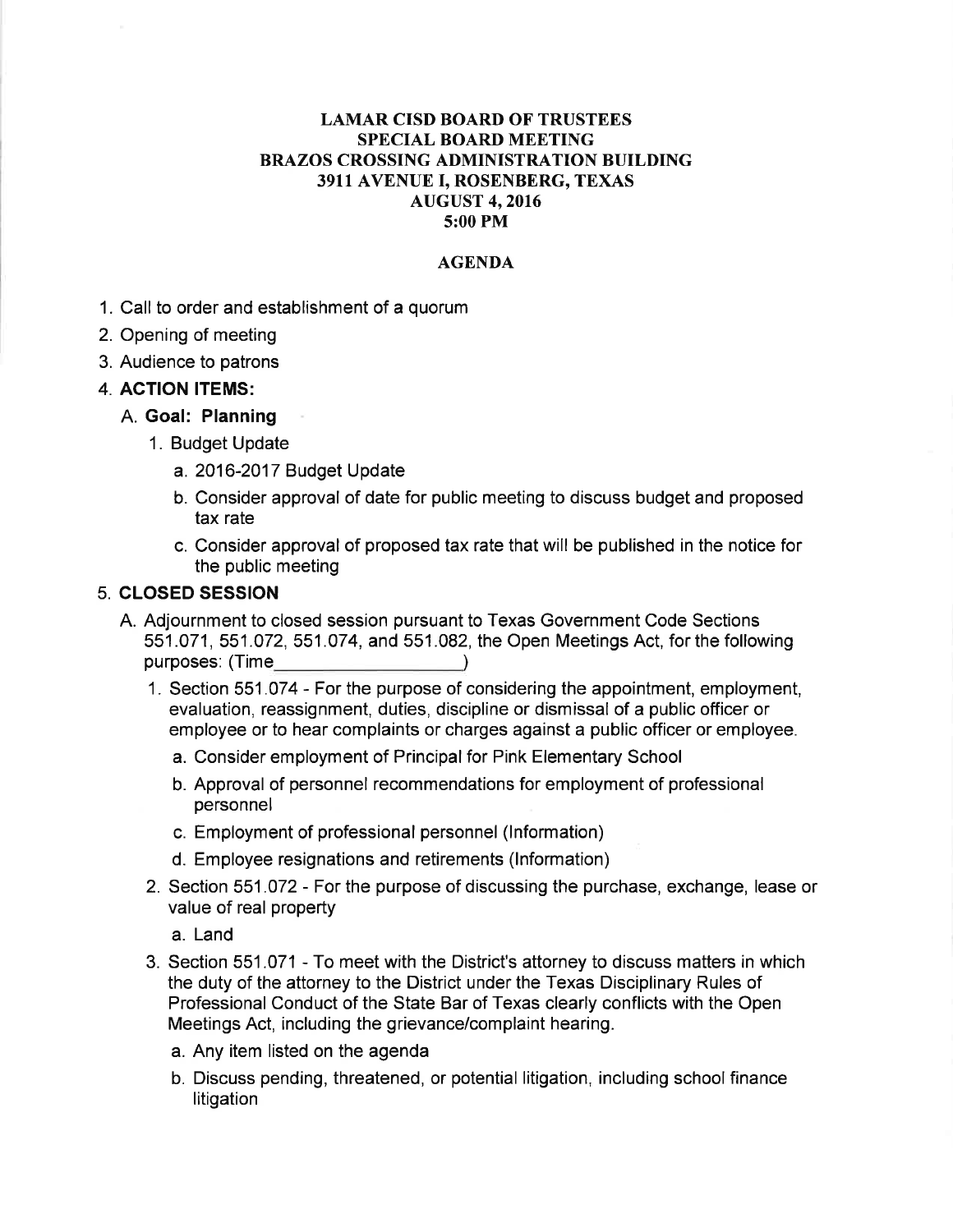#### RECONVENE IN OPEN SESSION

#### **Action on Closed Session Items**

ADJOURNMENT: (Time\_\_\_\_\_\_\_\_\_\_\_\_\_)

#### **CERTIFICATE AS TO POSTING OR GIVING OF NOTICE**

On this 29th day of July 2016 at 2:30 p.m., this notice was posted on a bulletin board located at a place convenient to the public in the central administrative offices of the Lamar Consolidated Independent School District, 3911 Avenue I, Rosenberg, Texas 77471, and in a place readily accessible to the general public at all times.

Karen Vacek

Karen Vacek Secretary to Superintendent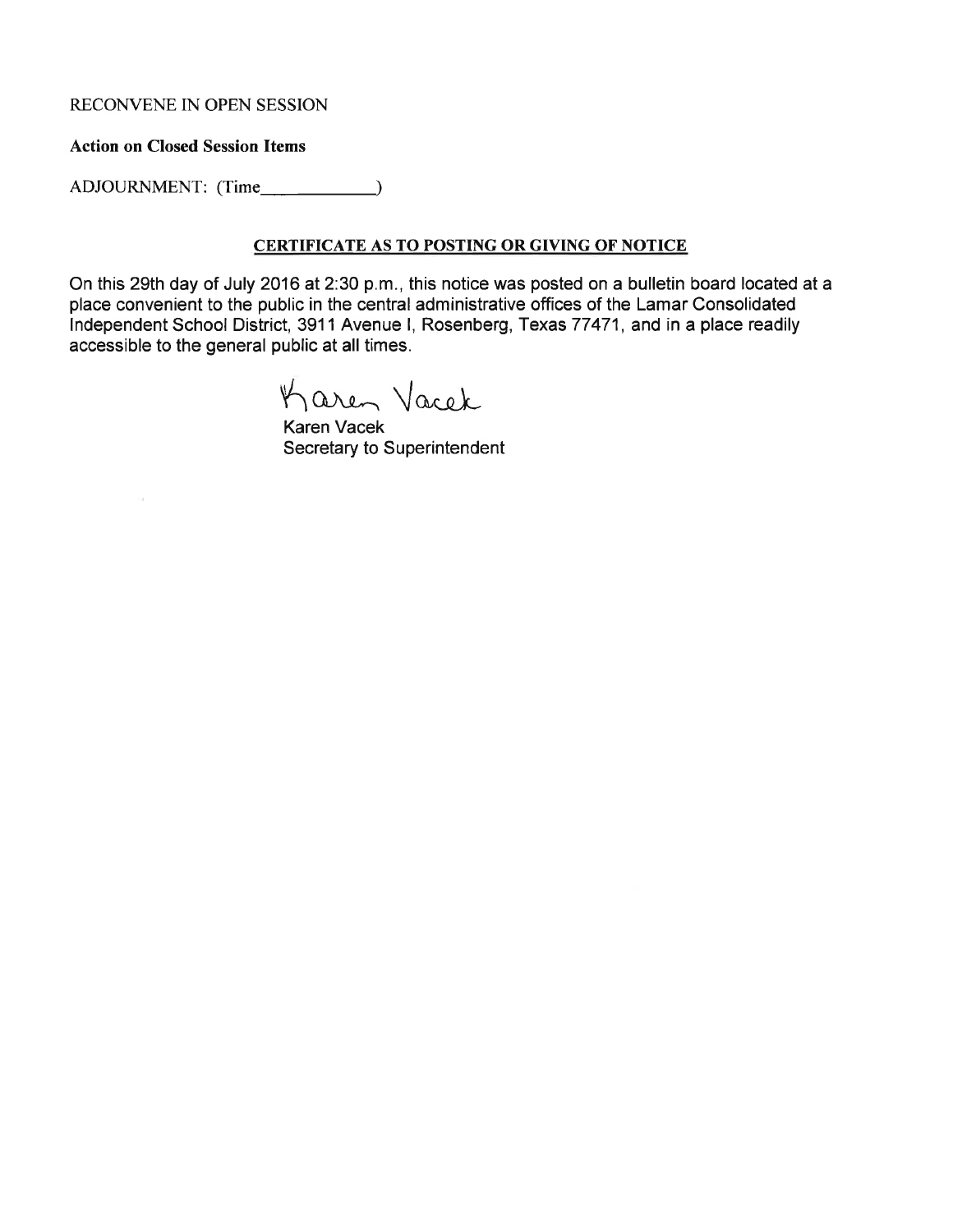**4.A.#1a. – PLANNING BOARD REPORT AUGUST 4, 2016**

## **BUDGET UPDATE**

Jill Ludwig and Yvonne Dawson will provide the Board details regarding the 2016 – 2017 budget.

Resource Person: Jill Ludwig, CPA, RTSBA, Chief Financial Officer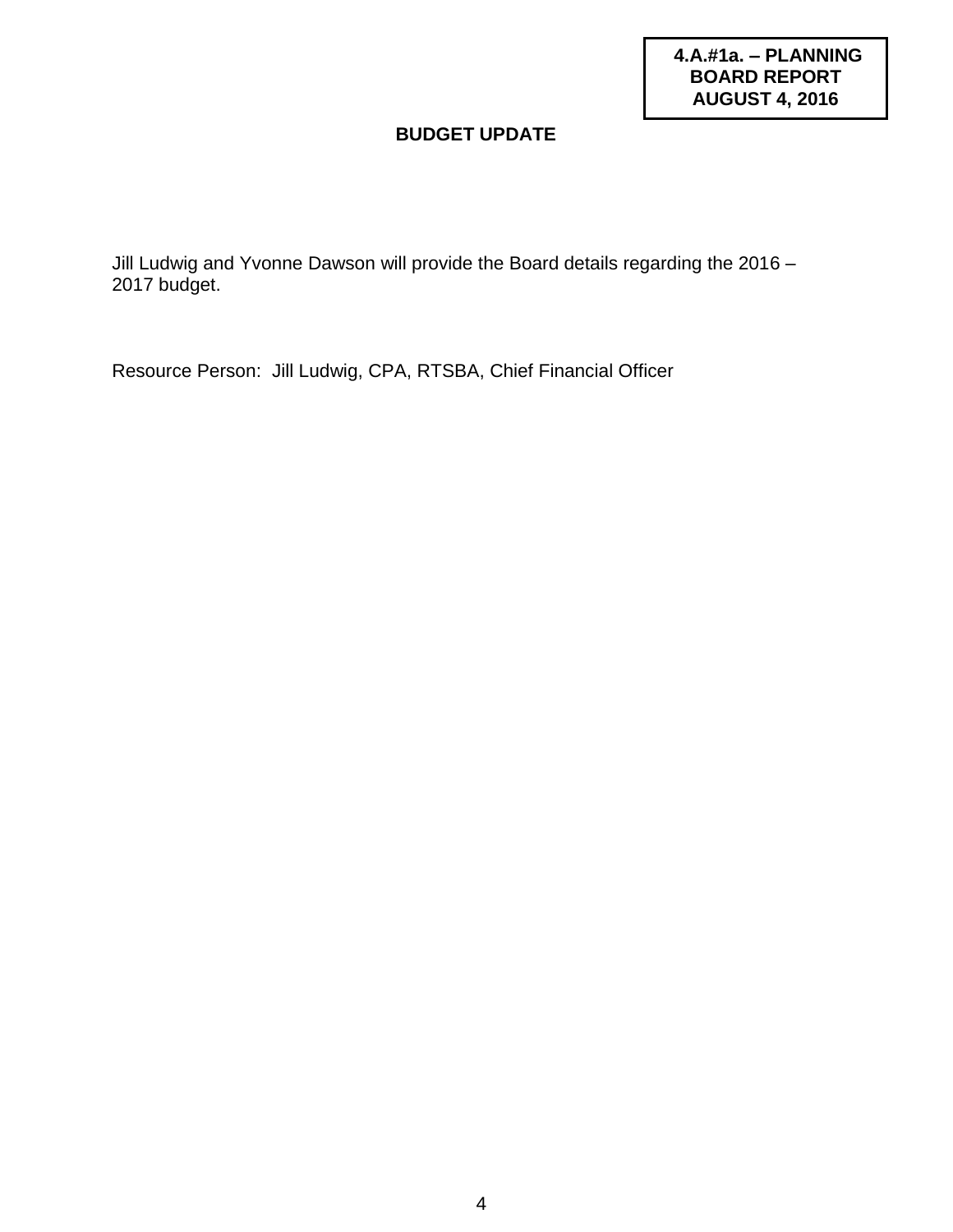**4.A.#1b. – PLANNING BOARD REPORT AUGUST 4, 2016**

## **CONSIDER APPROVAL OF DATE FOR PUBLIC MEETING TO DISCUSS BUDGET AND PROPOSED TAX RATE**

## **RECOMMENDATION:**

That the Board of Trustees approve August 18, 2016 as the date for the public meeting to discuss budget and the proposed tax rate.

## **PROGRAM DESCRIPTION:**

After the board agrees upon the proposed tax rate and publishes the notice, the board must call the required public meeting to discuss the budget and proposed tax rate. At least 10, but no more than 30 days before the public meeting, the Notice of Public Meeting to Discuss Budget and Proposed Tax Rate must be published in strict accordance with the requirements of Texas Education Code Section 44.004. The budget must be approved by law prior to September 1.

Submitted by: Jill Ludwig, CPA, RTSBA, Chief Financial Officer

Recommended for approval:

Thomas Randle

Dr. Thomas Randle **Superintendent**